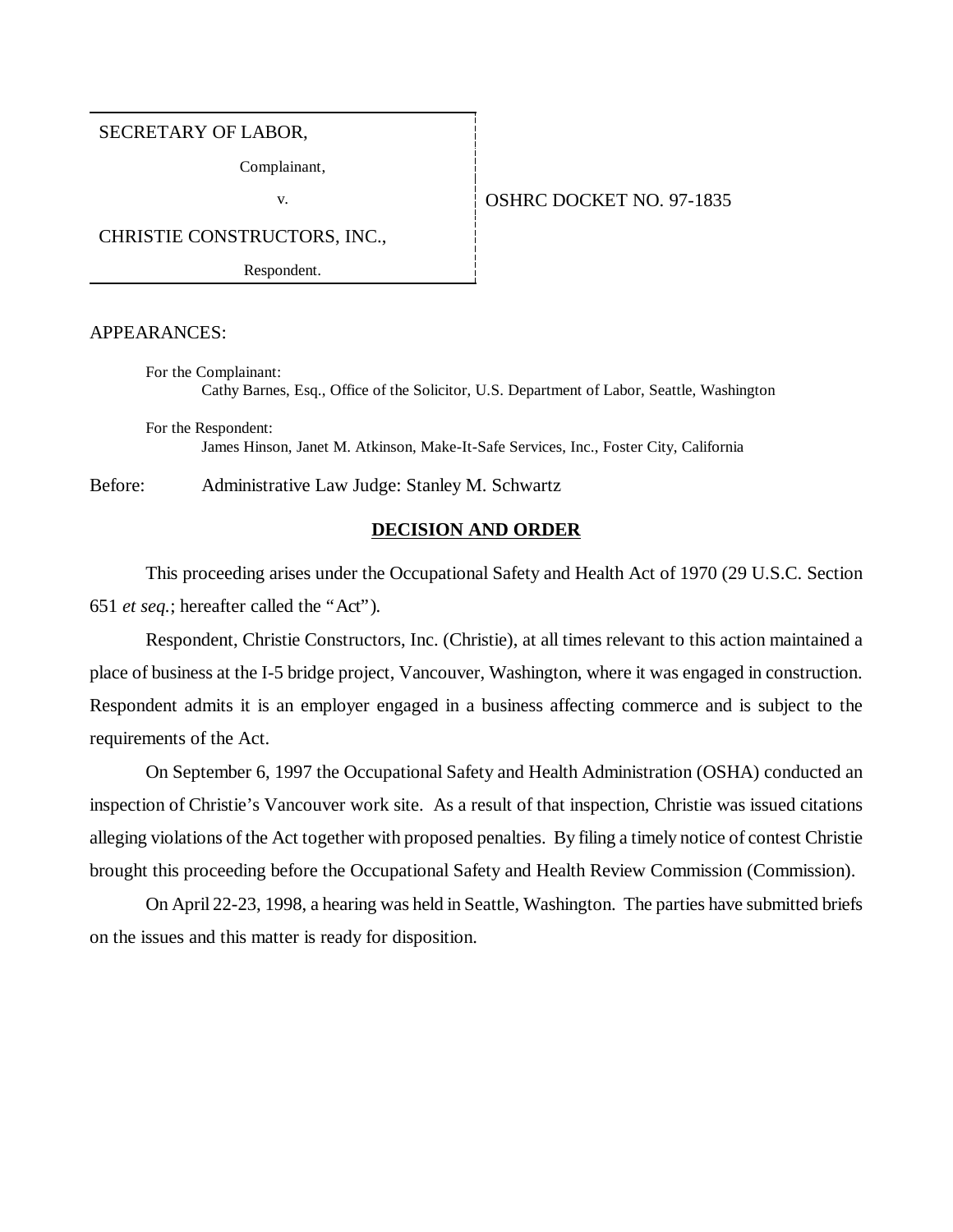#### **Jurisdiction**

As a threshold issue, Christie argues that the subject construction operation was located in Washington state and was, therefore, subject to the provisions of Washington's Industrial Safety and Health Act (WISHA), rather than Federal OSHA regulations.

## *Facts*

Christie's I-5 worksite consisted of two barges anchored together on the Washington side of the Columbia River, navigable waters marking the boundary between Washington and Oregon  $(Tr. 70-71)^1$ . The outermost barge was anchored and secured with "spuds," *i.e.* piles going through the barge and driven into the river bottom (Tr. 104, 221, 224). The second barge was secured on the shore side of the first by means of cables and ropes, forming a stationary floating platform (Tr. 221-22). No maritime or longshoring operations were performed at Christie's work site (Tr. 205).

John Spear, the Assistant Regional Administrator for federal and state operations in the Seattle Regional Office, testified that "OSHA's policy has always been that federal OSHA has jurisdiction on all navigable waters. Of any vessel or craft or construction project that's on the navigable waters." (Tr. 34). Wendy Drapeau, a compliance supervisor for WISHA, testified that when her inspectors observed probable safety violations on Christie's barge, she called in a referral to OSHA, believing that WISHA had no jurisdiction on the navigable waters of the United States (Tr. 182-83).

Washington's state plan, adopted in 1973, is described at 29 CFR 1952.120 **Subpart F**. Section 1952.122 **Level of Federal enforcement** provides that:

. . .based on a determination that Washington is operational in the issues covered by the Washington occupational safety and health plan, discretionary Federal enforcement authority under section 18(e) of the Act (29 U.S.C. 667[e]) will not be initiated with regard to Federal occupational safety and health standards in issues covered under 29 CFR part 1910 and 29 CFR part 1926, except as provided herein. The U.S. Department of Labor will continue to exercise authority, among other things, with regard to enforcement of . . . Federal standards contained in 29 CFR 1910.15, Shipyard Industry, and 1910.18, Longshoring, as they relate to employment under the exclusive jurisdiction of the Federal government on the navigable waters of the United states, including dry docks and marine railways; . . ..

Similarly, ¶4 of Washington's 1978 agreement with OSHA provides:

 $1$  Contrary to Christie's assertion in its reply brief, it is not dispositive that the barges were anchored 100-150 feet from shore rather than in a "navigable" channel of the Columbia River. OSHA's regulatory authority over the waters of the United States, granted by Congress pursuant to the Commerce Clause of the Constitution, does not depend on a stream's 'navigability'. *See; Kaiser Aetna v. U.S.,* 444 U.S. 164, 165 (1979).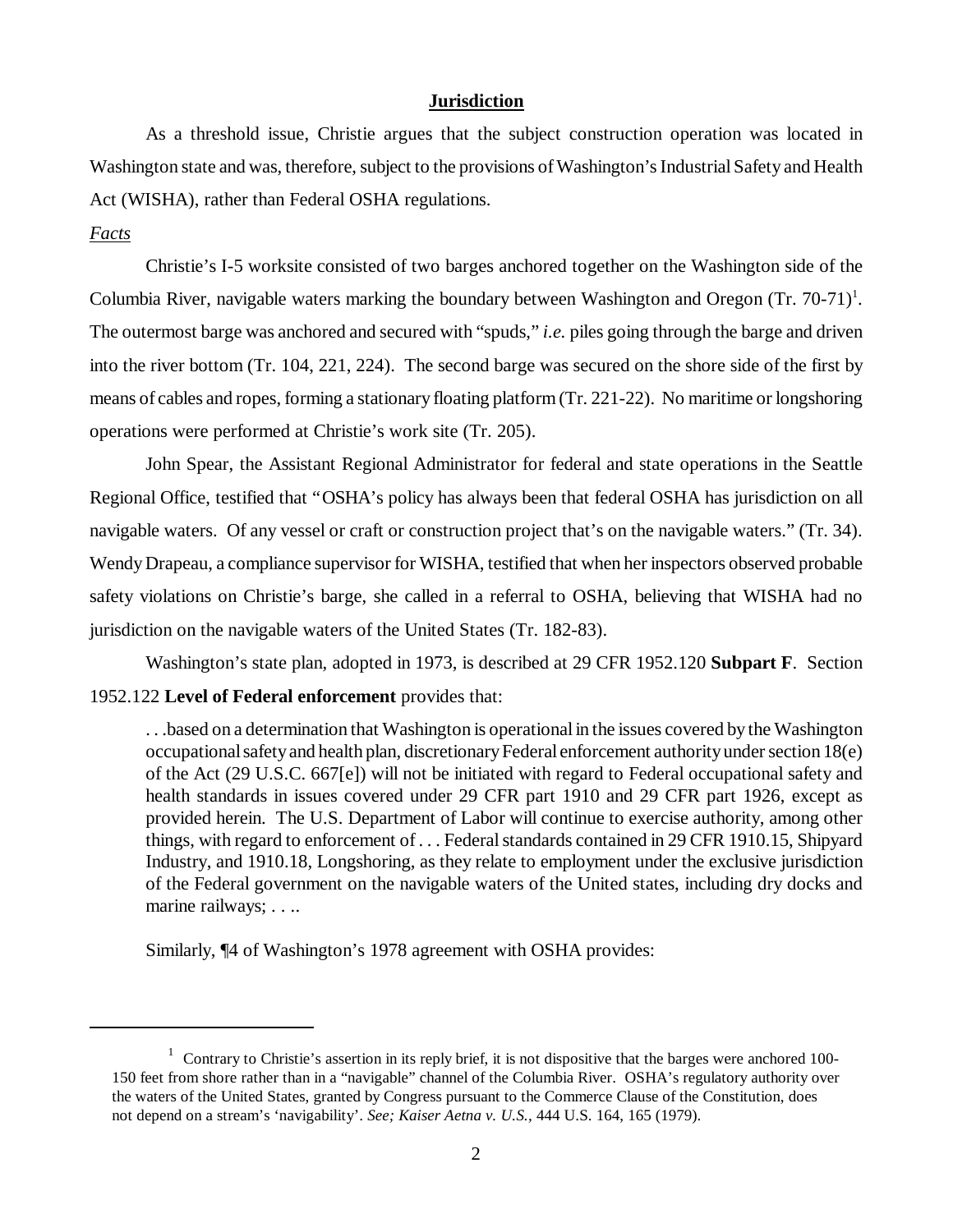Federal responsibility under the Act will continue to be retained and/or exercised among other things with regard to:

\* \* \*

a) Enforcement of Federal occupational safety and health standards contained in the issues covered by 29 CFR 1910 Subpart B - Ship Repairing, Shipbuilding, Shipbreaking, and Longshoring, as they relate to employment under the exclusive jurisdiction of the Federal Government on the navigable waters of the United States, including dry docks, graving docks and marine railways, further defined by attached memorandum dated December 18, 1972.

The December 18, 1972 Memo (Exh. C-3) addresses state jurisdiction of "maritime related activities" under 18(b) plans, *i.e.,* longshoring, ship repair, shipbreaking, and related activities, which, when occurring on navigable waters, come under federal jurisdiction.

#### *Discussion*

OSHA's underlying authority to enforce the Act with respect to workplaces located on navigable waters is not disputed. *Cf., Tidewater Pacific Inc.,* 17 BNA OSHC 1923 (No. 93-2529, 1997). Rather Christie maintains that such authority was delegated to Washington State pursuant to Washington's adoption of its own occupational safety and health plan, as contemplated by §18 of the Act. Christie maintains that OSHA's agreement with Washington State specifically limits OSHA's current enforcement authority to maritime activities taking place on navigable waters. Christie argues that the construction activities which are the subject of this action are not maritime activities, and that the application of Federal jurisdiction is improper.

The Secretary argues that the Department of Labor retains jurisdiction of all activities affecting the safety and health of workers on the navigable waters of the United States, and that its failure to specifically list non-maritime construction activities under  $§1952.122$  is not fatal.<sup>2</sup>

This judge agrees. In *Department of Labor and Industries of the State of Washington, v. Dirt & Aggregate, Inc.*, 837 P.2d 1018, the Supreme Court of Washington found that WISHA had no jurisdiction to enforce worker's safety laws in a national park, despite OSHA's failure to specifically exclude federal enclaves from WISHA coverage under §1952.122 **Level of Federal enforcement.** The court in that case noted that the language in OSHA's agreement with Washington State "does not purport to define the

 $2^{\circ}$  Complainant points out that Federal maritime jurisdiction is exclusive and cannot be delegated to the States. The Secretary, however, has not shown a nexus between the construction activities which are the subject of this action and traditional maritime activities. It is not clear, therefore, that maritime jurisdiction would attach. Because the parties to the Secretary's agreement with Washington State agree on the scope of OSHA's jurisdiction over this matter, resolution of this issue is unnecessary.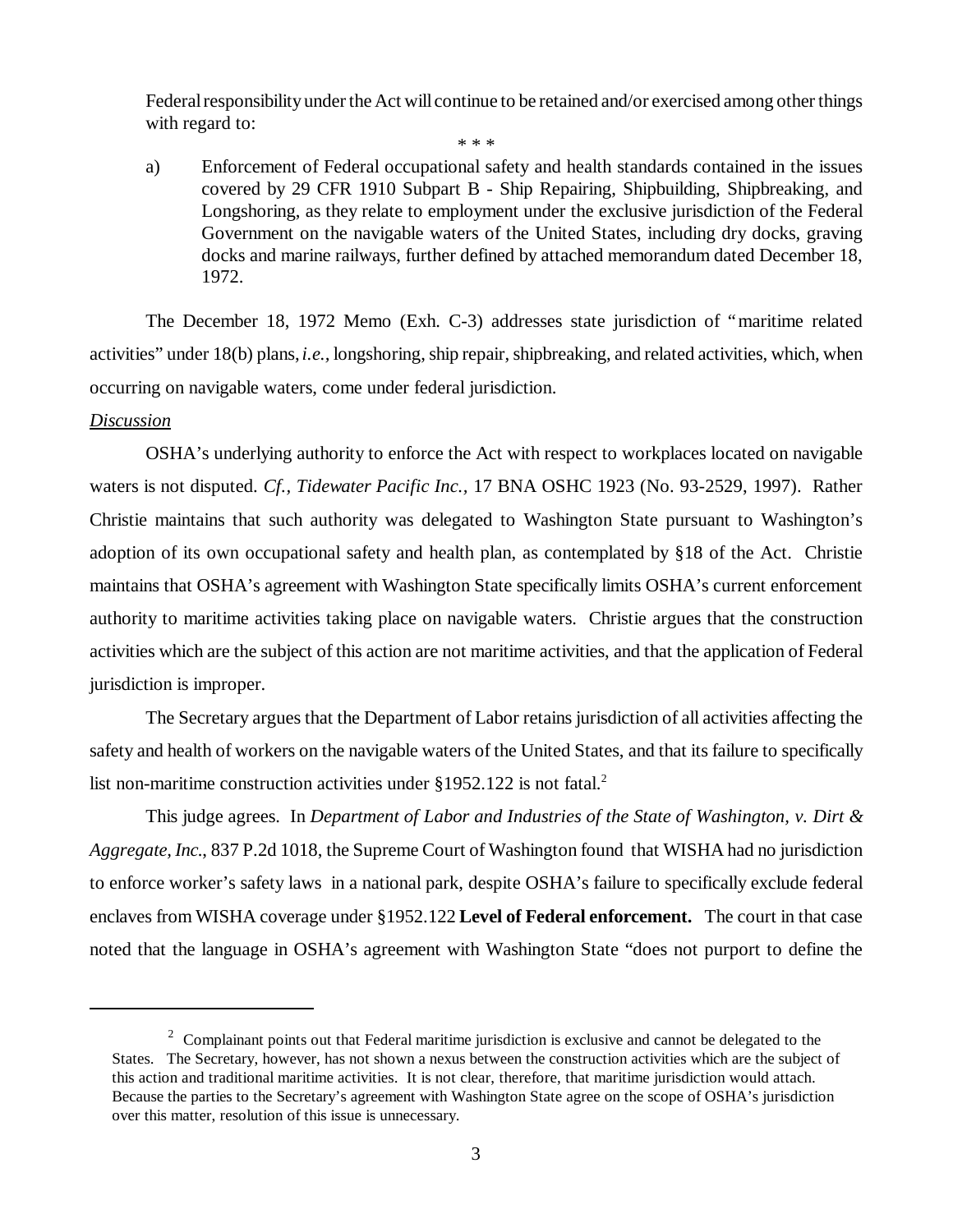universe of exclusive federal jurisdiction and actually contains language ('among other things') demonstrating the opposite intent" *Id*. at 1022.

The Washington State plan does not specifically reserve federal jurisdiction over the enforcement of 29 CFR part 1926 on all vessels located on the navigable waters of the United States. However, representatives of both Washington State and the Department of Labor agree that jurisdiction in such cases generally, and in this matter specifically, lies with Federal OSHA. I find that the testimony reflects the original intent of both the Secretary of Labor and the State of Washington, and that OSHA retains jurisdiction over non-maritime construction occurring on vessels located on the navigable waters of the United States.

#### **Alleged Violation of §1926.106(d)**

Citation 1, item 1 alleges:

29 CFR 1926.106(d): A lifesaving skiff was not immediately available at locations where employees were working over or adjacent to water:

a. A lifesaving skiff was not provided at the 1-5 bridge construction project on the Columbia River in Vancouver, Washington.

#### *Facts*

On September 12, 1997, when OSHA Compliance Officer (CO) Charles Penrod arrived at Christie's I-5 work site, he found that there was no lifesaving skiff at the barge (Tr. 72-73). Penrod stated that a skiff was required to ensure the rescue of any employee who might fall into the swift, cold river (Tr. 73-74). Gary Boswell, Christie's superintendent on the I-5 bridge project (Tr. 198), admitted that the designated work activities made "momentary" employee exposures necessary, *i.e.* for tightening guy wires (Tr. 208). Boswell testified that 95% of the work was planned to keep employees away from the edge of the barge (Tr. 208, 240). William Hansford, a safety inspector with WISHA, testified that he observed Christie employees working at the edge of the barge prior to referring the matter to OSHA (Tr. 466; Exh. C-12)<sup>3</sup>.

# *Discussion*

The cited standard provides:

At least one lifesaving skiff shall be immediately available at locations where employees are working over or adjacent to water.

<sup>&</sup>lt;sup>3</sup> In its reply brief, Christie contends that OSHA's failure to identify the exposed employees prejudices its defense. In light of Superintendent Boswell's admissions, I find the contention without merit.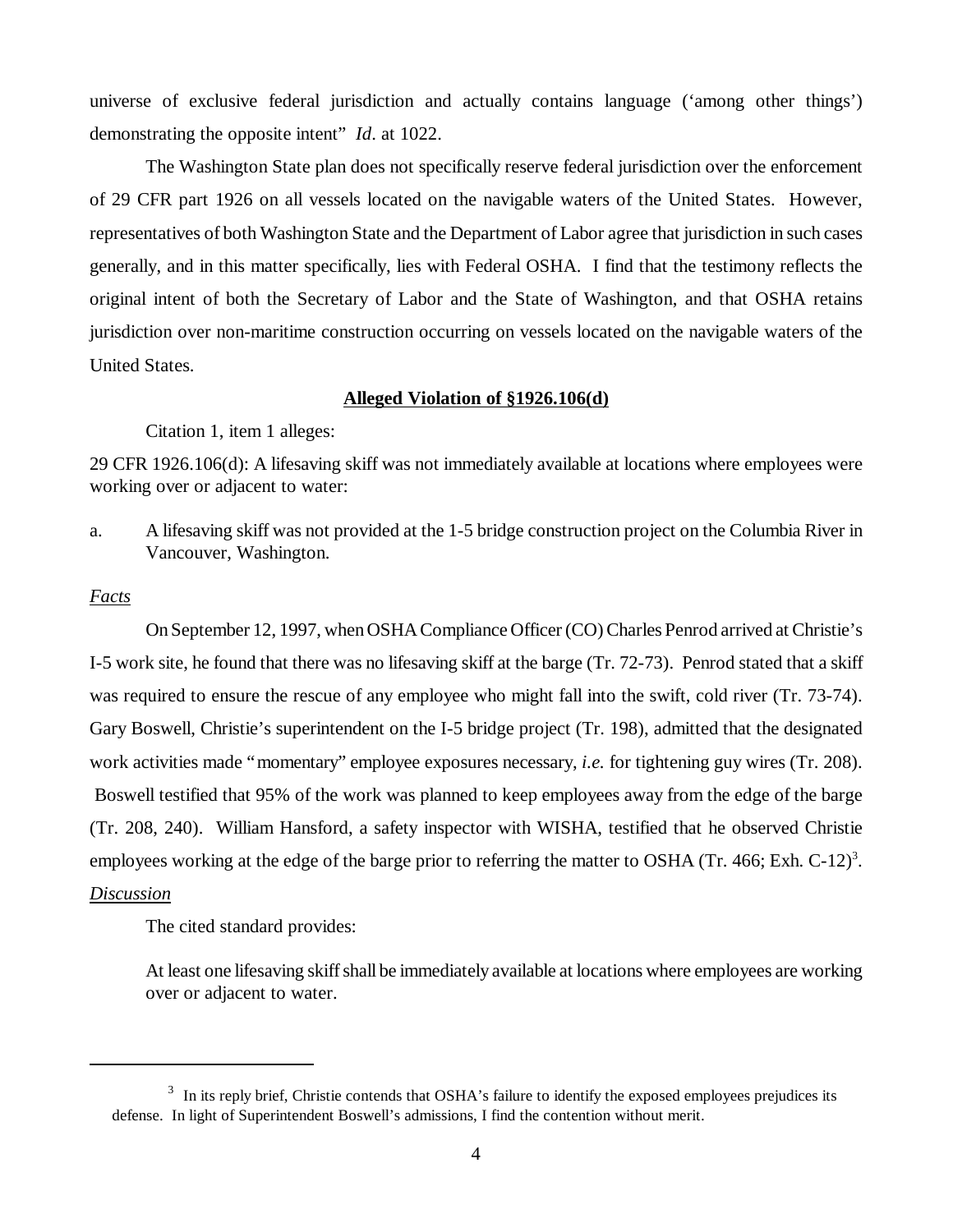It is undisputed that there was no lifesaving skiff available at Christie's work site, where employees were working over and/or adjacent to water. The cited violation has been established.

#### *Penalty*

A penalty of \$1,750.00 was proposed for this item.

Christie is a small employer, with 27 employees, and no history of prior OSHA violations (Tr. 75).

CO Penrod testified that because of the cold water and the swift current, an employee falling into the river was likely to drown, and stated that the violation was, therefore, classified as "serious" (Tr. 73-74). Penrod testified that Christie did have life rings on the barge with 90 feet of line; only with a skiff could rescue efforts exceed that distance (Tr. 77). Penrod stated that nine employees were working on the barge, none of whom were wearing properly fastened life jackets (Tr. 74). Penrod believed that the probability of an accident occurring was high, and that the gravity of the violation was severe (Tr. 81).

Penrod testified that no credit was allowed for good faith because of the gravity of the violations (Tr. 75), but that Christie was cooperative, and corrected the violations which could be immediately addressed (Tr. 93). At the closing conference Christie told Penrod that arrangements had been made to obtain a skiff, which would be on the site that afternoon (Tr. 73). Boswell testified that skiffs had been provided from Christie's rented derrick barge prior to September 10; when the barge was returned, Christie ordered a skiff, which was delivered on the afternoon of September 12 (Tr. 232-33; Exh. R-4).

In determining the penalty the Commission is required to give due consideration to the size of the employer, the gravity of the violation and the employer's good faith and history of previous violations. The gravity of the offense is the principle factor to be considered. *Nacirema Operating Co*., 1 BNA OSHC 1001, 1972 CCH OSHD ¶15,032 (No. 4, 1972). Factors to be considered in determining the gravity include: (1) the number of employees exposed to the risk of injury; (2) the duration of exposure; (3) the precautions taken against injury, if any; and (4) the degree of probability of occurrence of injury. *Kus-Tum Builders, Inc.* 10 BNA OSHC 1049, 1981 CCH OSHD ¶25,738 (No. 76-2644, 1981).

The Secretary showed that Christie employees were exposed to a drowning hazard<sup>4</sup> for short periods over a period of at least two days. I find, however, that the CO overstated the gravity of the cited violation, in that the probability of an accident occurring during those brief periods was low. I also find that Christie was engaged in a good faith effort to obtain the required skiff before the OSHA inspection. Taking

<sup>&</sup>lt;sup>4</sup> Christie's contention that there is no real danger of drowning is without merit. Christie contends that an employee in the water would be captured by a "camel," or guardrail around the base of a restaurant pier 200 feet downstream. As pointed out by Safety Inspector Hansford, a man in the water could be swept by, or drown before reaching the camel (Tr. 393).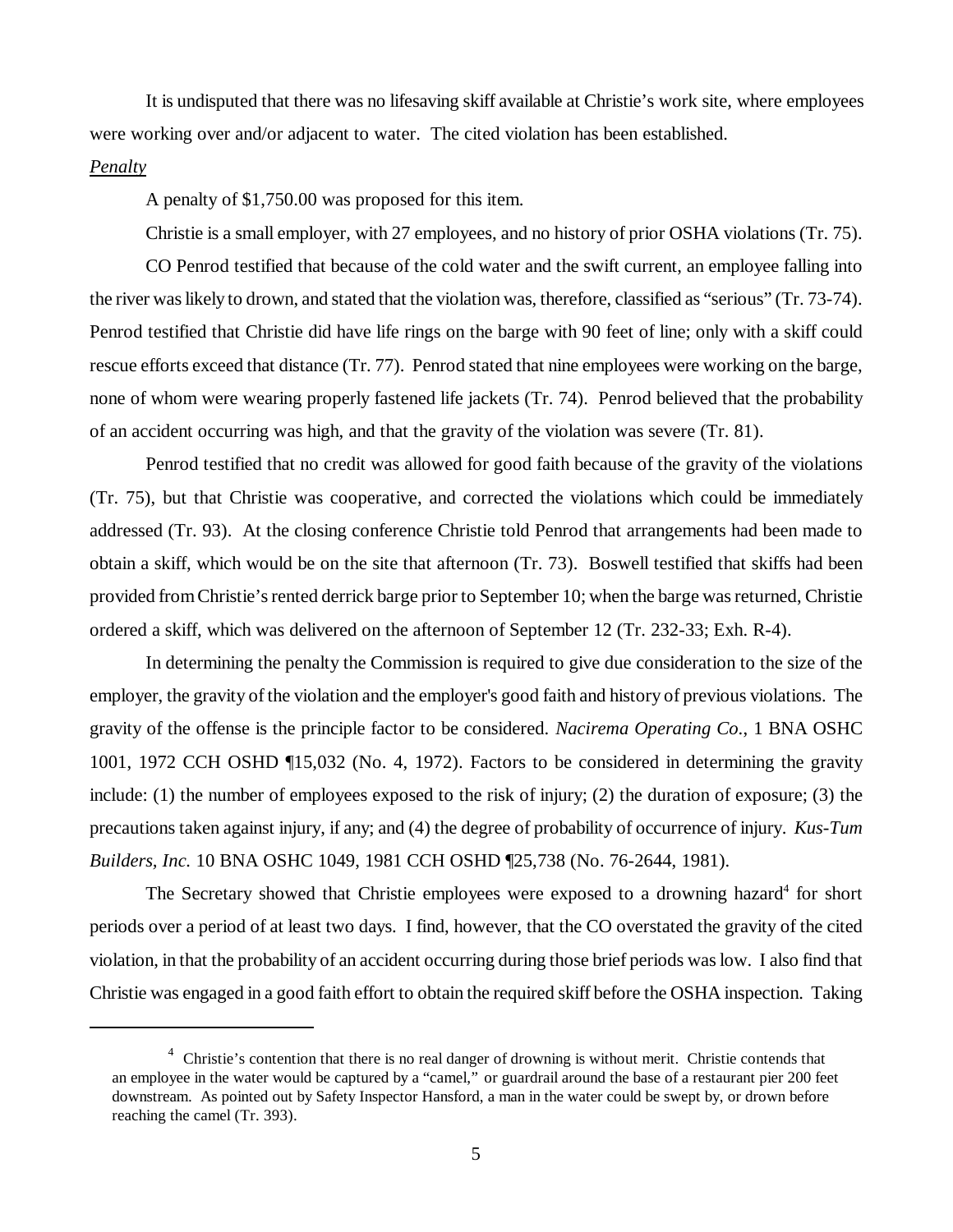into account the relevant factors, I find that the proposed penalty is excessive and that a penalty of \$1,000.00 is appropriate.

## **Alleged Violation of §1926.605(b)(2)**

Citation 1, item 2 alleges:

29 CFR 1926.605(b)(2): A ramp meeting the requirements of paragraph (b)(1) of this section was not provided where employees could not step safely to or from a wharf, float, barge or river towboat:

- a. The guardrail on the ramp between the tower crane structure and the work barge was of insufficient height, as was the midrail, at the I-5 bridge project on the Columbia River in Vancouver, Washington.
- b. The midrail was missing on the first level of the tower crane below the bridge walkway, at the I-5 bridge project on the Columbia River in Vancouver, Washington.

# *Facts*

CO Penrod testified that a ramp between the tower crane and the barge was inadequately guarded (Tr. 78). Penrod stated that one of the uprights had slipped; as a result the hand rail was not taut, and sagged to within 27 inches of the ramp deck in some places (Tr. 79, 163; Exh. C-5, R-2). The midrail was 10 inches from the ramp deck (Tr. 80). Penrod testified that the hand rail as it was configured would provide no stability (Tr. 80). Employees used the walkway to access the barge, crossing six or seven feet of water between the end of the barge and the outside face of Christie's tower crane (Tr. 139, 153).

Penrod also stated that there was no midrail on the first level of the tower crane itself (Tr. 79).

# *Discussion*

The cited standard provides:

Unless employees can step safely to or from the wharf, float, barge, or river towboat, either a ramp, meeting the requirements of paragraph (b)(1) of this section, or a safe walkway, shall be provided.

Paragraph (b)(1) states that ramps "shall be of adequate strength, provided with side boards, well maintained and properly secured." "Safe walkway" is not defined.

The cited standard does not appear to be applicable, in that it contains no handrail requirements. The Secretary argues that to be safe, a walkway must have 42" high handrails, with a midrail 21" high, as is required under the fall protection standard at §1926.502(b). The Secretary's conclusion is, however, not incontrovertible.

Section 1926.605 regulates marine operations. Fall protection, as from an unguarded barge, is addressed by requiring water rescue equipment; *See,* 1926.605(d). Section 1926.605(c) requires a 3-foot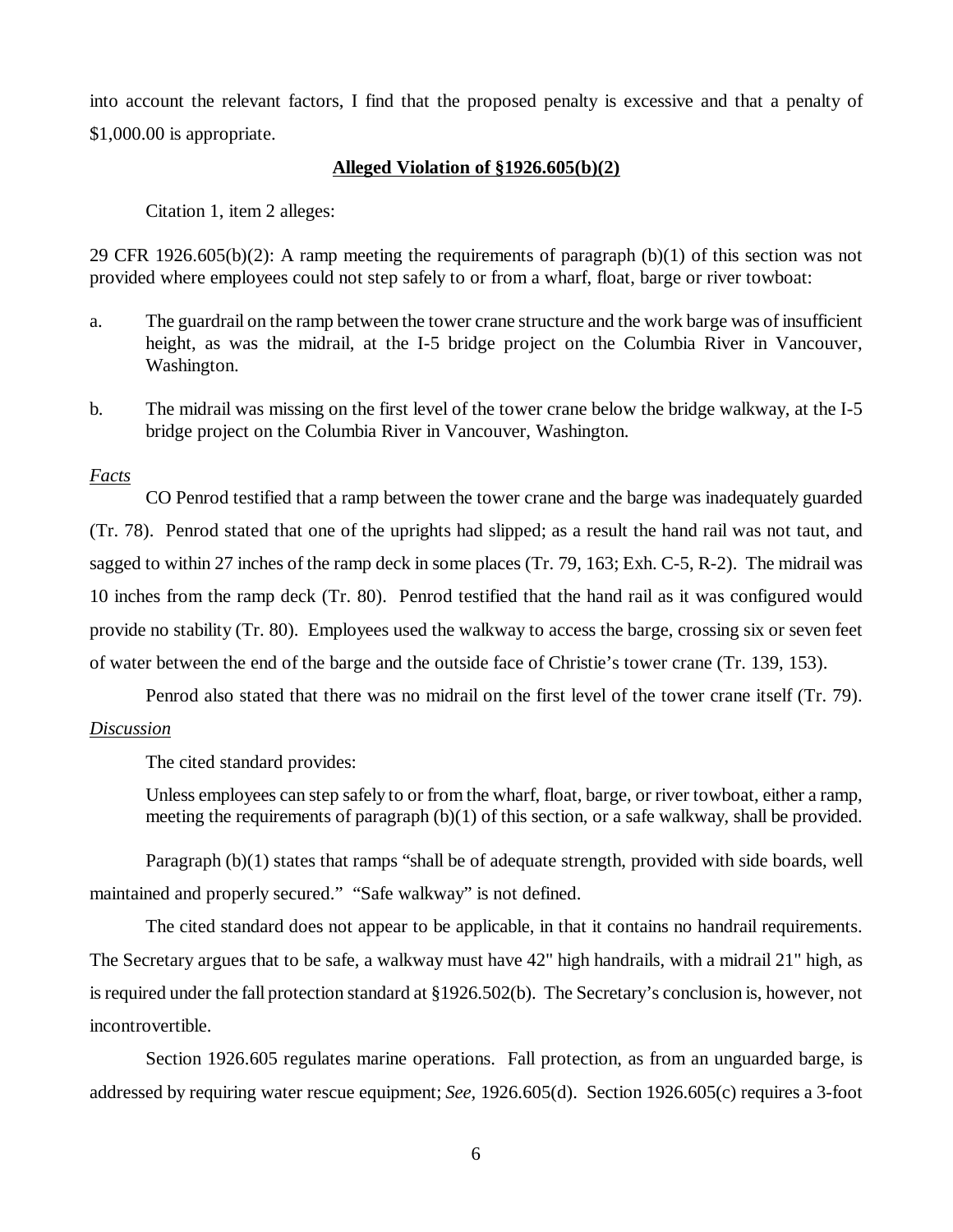clear walkway, *or* a grab rail or taut handline where employees are exposed to falls from covered lighters or coamings more than 5 feet high. It is not clear that the guardrail standards at §1926.502(b) were meant to be applied to barge walkways. It is well settled that the Secretary may not extend the reach of a standard beyond the plain meaning of a regulation's language, thus depriving the employer of fair warning of proscribed conduct. *See e.g., Bethlehem Steel v. OSHRC*, 573 F.2d 157 (3rd Cir. 1978); *Dravo Corporation v. OSHRC,* 613 F.2d 1227, (3rd Cir. 1980).

Because the standard did not provide Christie with notice that it was required to provide handrails conforming to §1926.502(b) on its walkway, the cited violation is vacated.

# **Alleged Violation of §1926.605(d)(2)**

Citation 1, item 3 alleges:

29 CFR 1926.605(d)(2): The employer did not ensure that there was, in the vicinity of each barge in use, at least one portable or permanent ladder which reached from the top of the apron to the surface of the water:

a. Ladders reaching from the decks of barges to the surface of the water were not provided on either of the two work barges in use on the I-5 bridge project on the Columbia River in Vancouver, Washington.

# *Facts*

CO Penrod testified that there was no ladder from the water to the deck of the barge, and that an employee who fell in would be unable to climb out of the water (Tr. 82-83; Exh. C-6). Superintendent Boswell admitted that no ladder was provided, but testified that the tower crane supports extend 15 feet below water level; Boswell stated that Christie employees regularly climb the tower crane supports in lieu of ladders (Tr. 245-46).

# *Discussion*

The cited standard requires:

The employer shall ensure that there is in the vicinity of each barge in use. . . at least one portable or permanent ladder which will reach the top of the apron to the surface of the water. If the above equipment is not available at the pier, the employer shall furnish it during the time that he is working the barge.

Christie admits that the required ladder was not provided, but argues that the tower crane supports provide an alternative means to access the apron of the barge from the water. Respondent alternatively contends that the violation should be vacated because the ladder cage constitutes adequate alternative fall protection.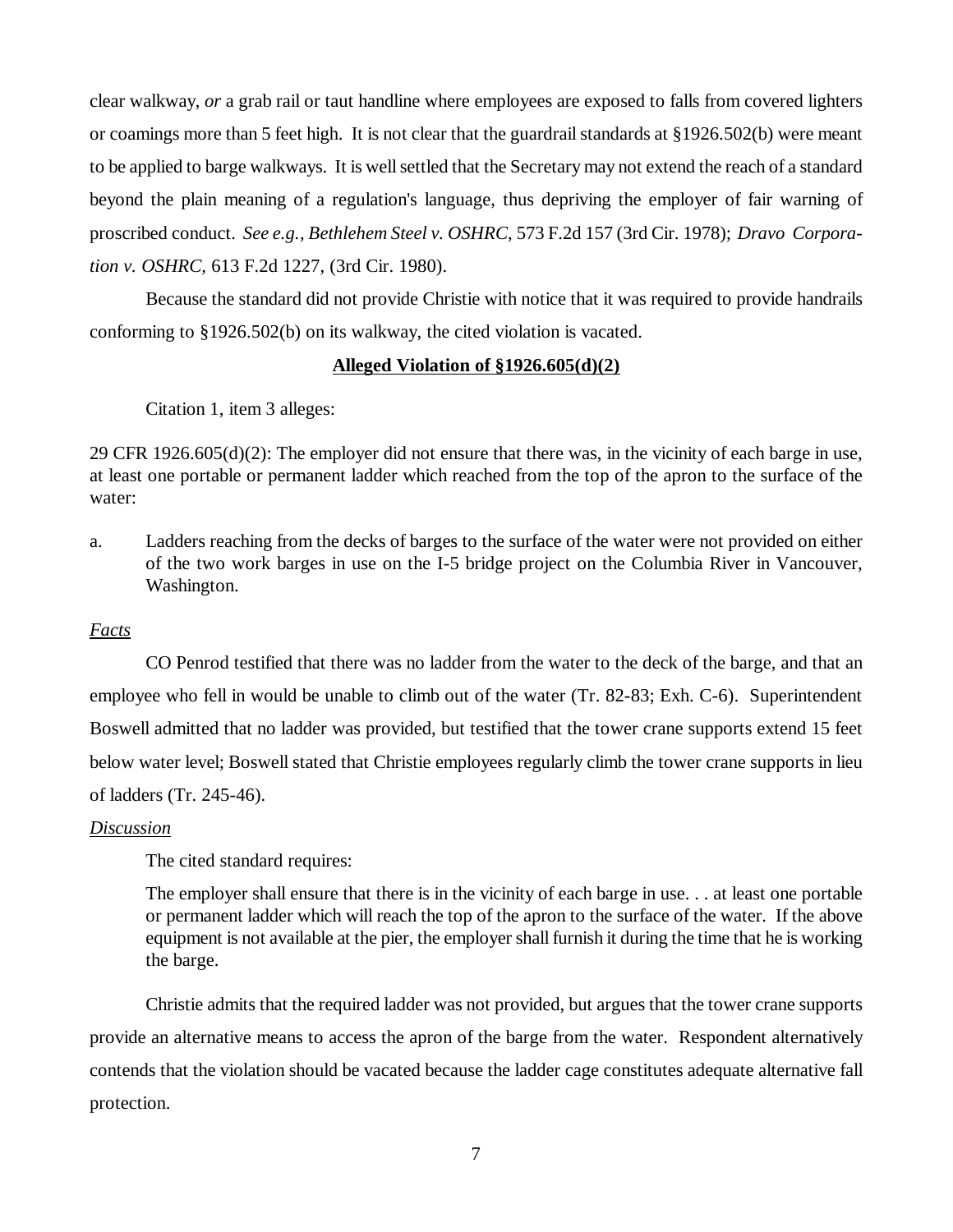The Commission has held that "when a standard prescribes specific means of enhancing employee safety, a hazard is presumed to exist if the terms of the standard are violated." *Clifford B. Hannay & Son, Inc.*, 6 BNA OSHC 1335 (No. 15983, 1978). The terms of the standard require a ladder; ladders are extensively regulated under §1926.1053. Maximum loads, rung cleat and step spacing are all defined. Christie made no showing that the tower supports were as safe as an OSHA approved ladder. The cited violation therefore, will be affirmed.

#### *Penalty*

A penalty of \$1,750.00 is proposed for this item.

The Secretary failed to take into account the availability of an alternative (though not equivalent) means of protection, and so overstated the gravity of this violation. It has not been shown that the failure to provide a ladder gave rise to a "substantial probability" of death or serious physical harm, as required by §17k of the Act, where, as here, Christie's tower supports were available as an alternative means of access to the barge.

The violation will be affirmed as an "other than serious" violation, without penalty.

## **Alleged Violation of §1926.605(d)(3)**

Citation 1, item 4 alleges:

29 CFR 1926.605(d)(3): Employees walking or working on the unguarded decks of barges were not protected with U.S. Coast Guard-approved work vests or buoyant vests:

a. Employees aboard the work barges at the I-5 bridge construction project on the Columbia River in Vancouver, Washington were not protected by their buoyant vests in that they were not zipped or otherwise secured.

# *Facts*

CO Penrod testified that he observed Christie employees working within three feet of the edge of the barge without their vests zipped up (Tr. 84, 158). Penrod stated that the employees were not protected by their buoyant vests, because the jacket could be lost in a fall into the water (Tr. 85). Boswell admitted that Christie did not require ironworkers to fasten their vests (Tr. 288). Boswell further admitted that it would be difficult for an ironworker in the water to keep his arms down to keep the vest in place while attempting to rid himself of his tool belt, or aid in any rescue attempt (Tr. 287).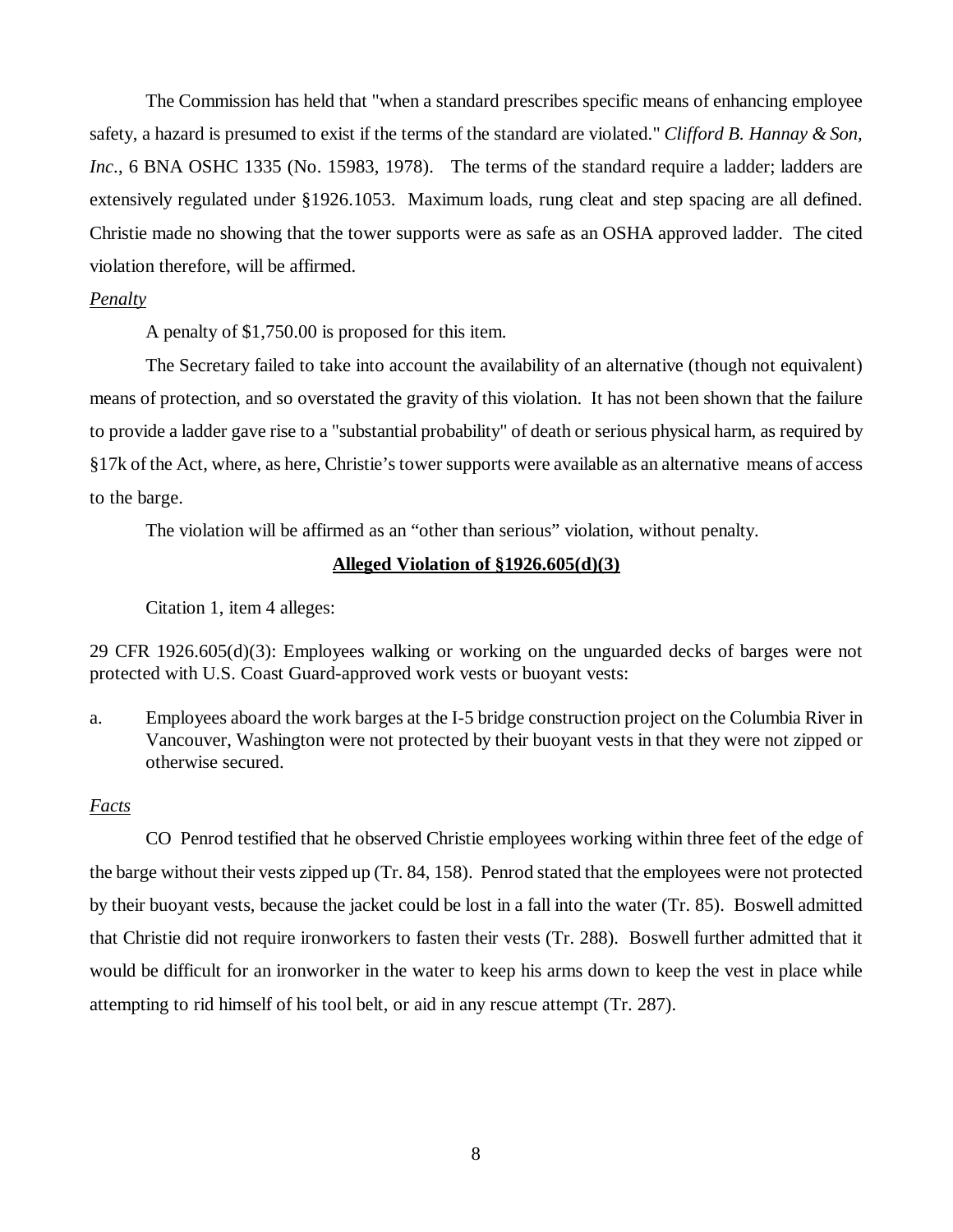# *Discussion*

The cited standard provides:

Employees walking or working on the unguarded decks of barges shall be protected with U.S. Coast Guard-approved work vests or buoyant vests.

The evidence clearly establishes that an unfastened life vest will not provide the protection contemplated by the standard. The violation is established.

#### *Penalty*

A penalty of \$1,750.00 was proposed for this item. The violation is correctly classified as "serious", in that the probable result of an accident would be drowning (Tr. 85). Because Christie made no efforts to ensure that its employees properly fastened their life vests, no further mitigation of the penalty is appropriate. The proposed penalty will be assessed.

# **Alleged Violation of §1926.50(d)(1)**

Citation 2, item 1 alleges:

29 CFR  $1926.50(d)(1)$ : First-aid supplies approved by the consulting physician were not accessible when required:

a. First aid kits were not available aboard the work barges on the I-5 bridge project on the Columbia River in Vancouver, Washington.

#### *Facts*

CO Penrod testified that there were no first aid supplies on the barge and so were not immediately accessible (Tr. 87). Penrod admitted that there was a first aid kit at the job trailer, 300 feet from the barge, two or three minutes away (Tr. 87-88, 164).

#### *Discussion*

The cited standard requires that "first-aid supplies approved by the consulting physician shall be easily accessible when required." Nothing in the standard requires that such supplies be "immediately" available as maintained by the Secretary. Christie's first aid kit was within minutes of the barge, and was easily accessible. The cited violation is vacated.

## **Alleged Violation of §1926.351(b)(4)**

Citation 2, item 2 alleges:

29 CFR 1926.351(b)(4): Welding cables in use were in need of repair: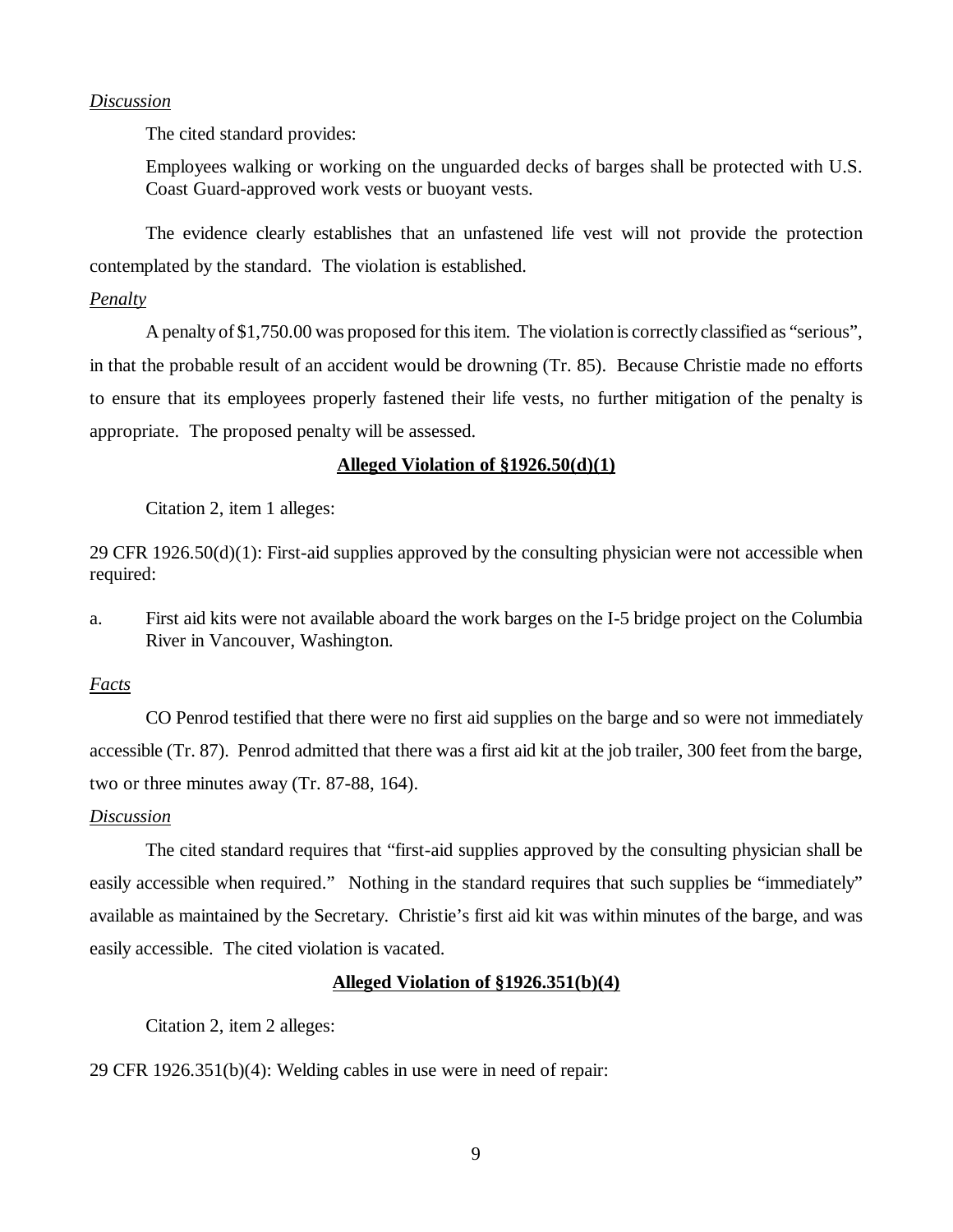a. The work lead was frayed on the arc welder aboard a work barge on the Columbia River in Vancouver, Washington.

# *Facts*

CO Penrod testified that one of the work leads for an arc welder on the barge was frayed approximately 18 to 24 inches from the machine, and the bare wires or conductors were showing (Tr. 88- 89, 147; Exh. C-7). Penrod testified that Christie employees had to walk by the coiled cable , and could have been shocked if they touched the lead (Tr. 90). Boswell testified that the defective cable had not been reported to him, and that he had not had an opportunity to discover the damage to the lead (Tr. 257). The lead was replaced during the OSHA inspection (Tr. 89).

## *Discussion*

The cited standard provides that "[c]ables in need of repair shall not be used."

Complainant maintains that employees' were exposed to a shock hazard because of their proximity to, and possible contact with the damaged cable. The standard, however, prohibits only the *use* of a damaged cable. The facts will not support the cited violation, and it is vacated.

# **Alleged Violation of §1926.404(b)(1)(i)**

Citation 2, item 3 alleges:

29 CFR 1926.404(b)(1)(i): Employer did not use either ground fault circuit interrupters as specified in paragraph (b)(1)(ii) of this section, or an assured equipment grounding conductor program as specified in paragraph  $(b)(1)(iii)$  of this section to protect employees on construction sites:

a. Ground fault circuit interrupters or a written assured equipment grounding conductor program were not in use on the I-5 bridge project on the Columbia River in Vancouver, Washington.

## *Facts*

CO Penrod testified that electrical power was supplied to the barge by means of a number of extension cords running up to the bridge (Tr. 90-91). Employees were using electrical drills, impact wrenches, and a Skilsaw during the OSHA inspection (Tr. 92). Penrod did not see any ground fault circuit interrupters in use (Tr. 91). Penrod's GFCI tester did not trip when he tested the cords (Tr. 305-06). Boswell told Penrod that Christie did not have an assured equipment grounding conductor program (Tr. 91).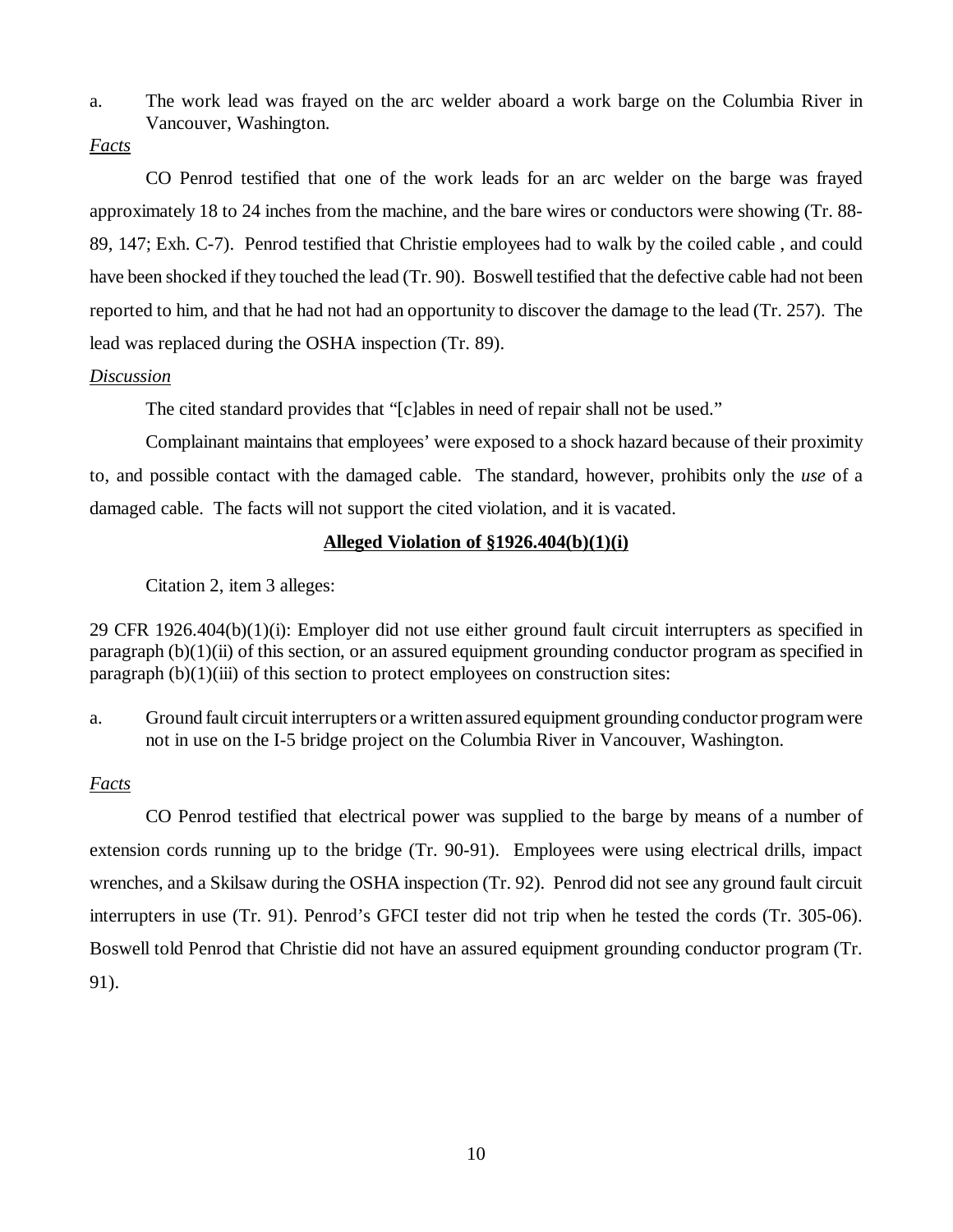## *Discussion*

Complainant established that Christie's employees used electrical equipment without either ground fault circuit interrupters or an assured equipment grounding conductor program. The cited violation will be affirmed.

# **Alleged Violation of §1926.550(g)(4)(ii)(I)**

Citation 2, item 4 alleges:

29 CFR  $1926.550(g)(4)(ii)(I)$ : The personnel platform was not conspicuously posted with a plate or other permanent marking which indicated the weight of the platform and its rated load capacity or maximum intended load:

a. The personnel platform on the deck of a work barge, available for use on the I-5 bridge project on the Columbia River in Vancouver, Washington, was not posted or marked with its weight and rated capacity.

*Facts*

CO Penrod testified that he observed a personnel platform, or man basket on the barge deck. The platform was not labeled with the total gross weight and rated capacity (Tr. 95, 97). Penrod testified that superintendent Boswell told him the basket was not in use (Tr. 97, *See* testimony of Boswell at 261). Penrod admitted that he did not know whether the basket had ever been used (Tr. 152).

## *Discussion*

In order to prove a violation of section 5(a)(2) of the Act, the Secretary must show, *inter alia,* that employees had access to the violative condition. *See, e.g., Walker Towing Corp.*, 14 BNA OSHC 2072, 2074, 1991-93 CCH OSHD ¶29239, p. 39,157 (No. 87-1359, 1991).

Complainant admits there was no evidence that the basket had ever been used. The Secretary failed to make out its *prima facie* case, and this item is vacated.

# **ORDER**

1. Serious citation 1, item 1, alleging violation of §1926.106(d) is AFFIRMED, and a penalty of \$1,000.00 is ASSESSED.

2. Serious citation 1, item 2, alleging violation of §1926.605(b)(2) is VACATED.

3. Citation 1, item 3, alleging violation of §1926.605(d)(2) is AFFIRMED as an "other than serious" violation, without penalty.